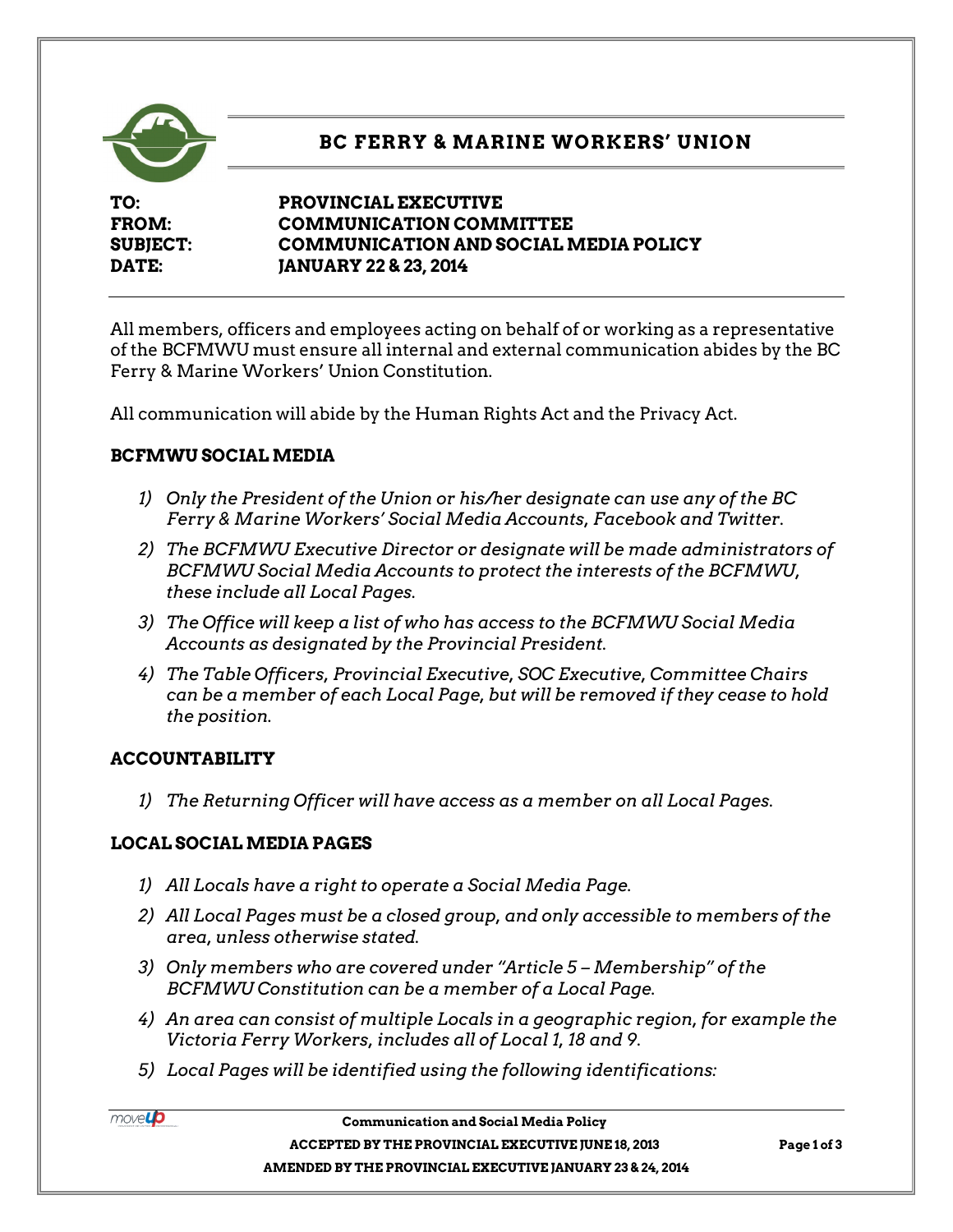- *Victoria Ferry Workers*
- *Nanaimo Ferry Workers*
- *Tsawwassen Ferry Workers*
- *Southern Gulf Island Ferry Workers*
- *Northern Gulf Island Ferry Workers*
- *Horseshoe Bay Ferry Workers*
- *Northern Ferry Workers*
- *Sunshine Coast Ferry Workers*
- *6) The Executive Director or designate will have Admin Access to all Local Facebook Groups.*
- *7) A BCFMWU user agreement will be posted on each Local Page.*
- *8) Each group will have a minimum of two Admins from the Local.*
- *9) Delayed posting approval is recommended for Local Pages.*

#### *All Local Pages will post the following:*

- *1) For all members of Local Facebook group, here are new terms of usage as determined by the Provincial Office of the BCFMWU. 2013.*
- *2) Continued usage of this service implies agreement of these terms.*

#### **TERMS OF USE**

- *1) When posting to a BCFMWU Facebook Page, you agree not to:*
	- *impersonate any person or entity, or falsely state or misrepresent your affiliation with a person or entity;*
	- *abuse, harass, stalk, threaten or otherwise violate the legal rights of others;*
	- *post, upload, email, distribute or disseminate any misleading, deceptive, false, defamatory or libellous content;*
	- *post material that is discriminatory or hateful on the basis of race, gender, nationality, sexuality, or any other personal characteristics;*
	- *transmit obscene or indecent content; or*
	- *contribute any text or other material that infringes the intellectual property rights of others.*
- *2) The Union reserves the right to:*
	- *restrict, suspend or terminate your access to the Facebook Page if you are in breach of these Terms of Use; and*